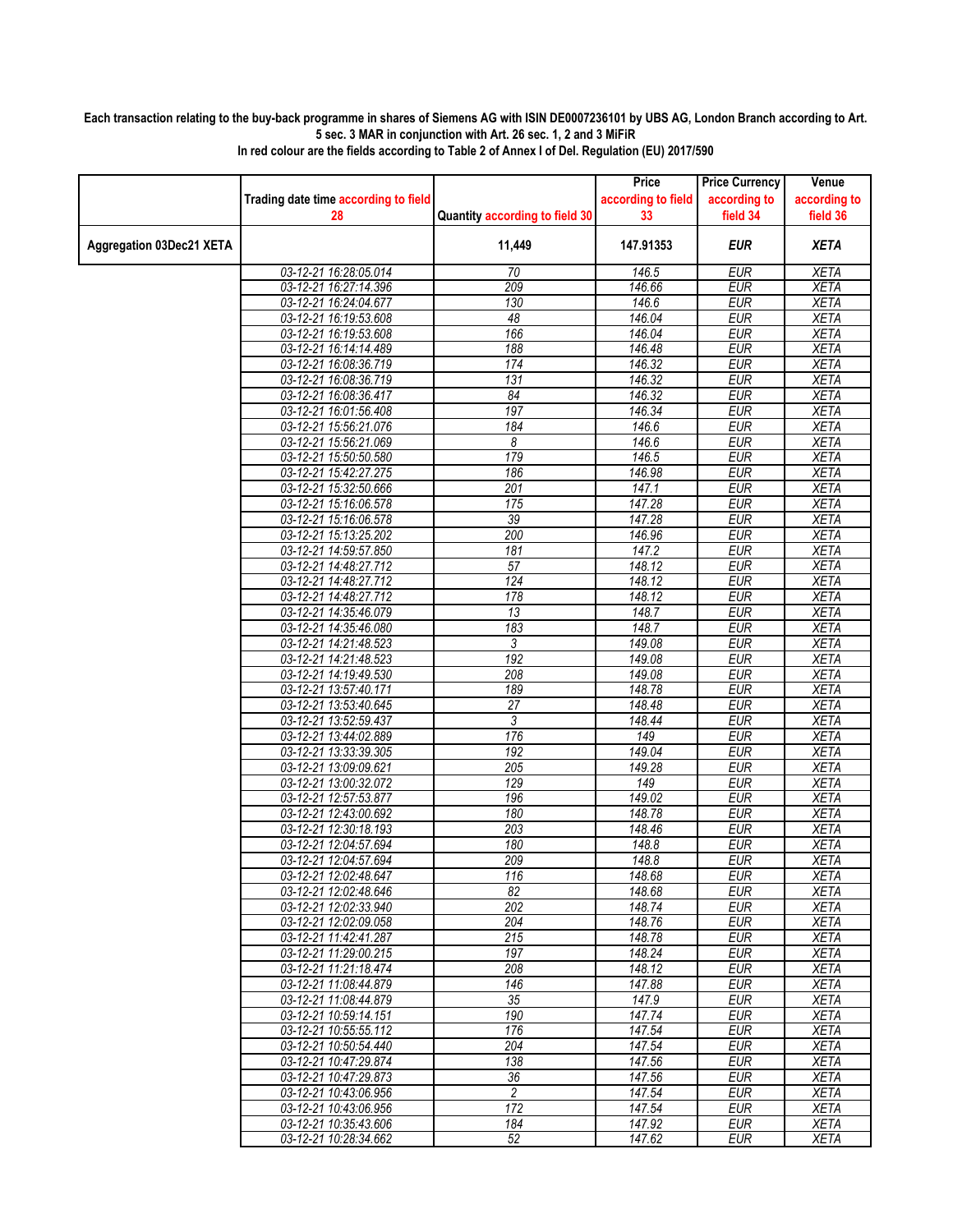| 03-12-21 10:28:26.403 | 184            | 147.74 | <b>EUR</b> | <b>XETA</b> |
|-----------------------|----------------|--------|------------|-------------|
| 03-12-21 10:27:55.037 | 70             | 147.74 | <b>EUR</b> | <b>XETA</b> |
| 03-12-21 10:27:09.293 | 79             | 147.84 | <b>EUR</b> | <b>XETA</b> |
| 03-12-21 10:27:09.293 | 133            | 147.84 | <b>EUR</b> | <b>XETA</b> |
| 03-12-21 10:25:51.819 | 178            | 147.7  | <b>EUR</b> | <b>XETA</b> |
| 03-12-21 10:25:50.503 | 199            | 147.72 | <b>EUR</b> | <b>XETA</b> |
| 03-12-21 10:24:16.545 | 62             | 147.66 | <b>EUR</b> | <b>XETA</b> |
| 03-12-21 10:24:14.599 | 51             | 147.66 | <b>EUR</b> | <b>XETA</b> |
| 03-12-21 10:24:11.286 | 168            | 147.68 | <b>EUR</b> | <b>XETA</b> |
| 03-12-21 10:24:11.270 | 41             | 147.66 | <b>EUR</b> | <b>XETA</b> |
| 03-12-21 10:24:11.271 | 30             | 147.66 | <b>EUR</b> | <b>XETA</b> |
| 03-12-21 10:23:29.284 | 28             | 147.76 | <b>EUR</b> | <b>XETA</b> |
| 03-12-21 10:23:29.284 | 181            | 147.76 | <b>EUR</b> | <b>XETA</b> |
| 03-12-21 10:22:43.366 | 175            | 147.82 | <b>EUR</b> | <b>XETA</b> |
| 03-12-21 10:19:31.044 | 186            | 148    | <b>EUR</b> | <b>XETA</b> |
| 03-12-21 10:18:14.824 | 182            | 148.04 | <b>EUR</b> | <b>XETA</b> |
| 03-12-21 10:16:23.000 | 176            | 147.9  | <b>EUR</b> | <b>XETA</b> |
| 03-12-21 10:15:38.702 | 174            | 147.96 | <b>EUR</b> | <b>XETA</b> |
| 03-12-21 10:14:51.324 | 40             | 148.16 | <b>EUR</b> | <b>XETA</b> |
| 03-12-21 10:14:51.324 | 174            | 148.16 | <b>EUR</b> | <b>XETA</b> |
| 03-12-21 10:14:24.024 | 194            | 148.38 | <b>EUR</b> | <b>XETA</b> |
| 03-12-21 10:11:50.384 | $\overline{7}$ | 148.52 | <b>EUR</b> | <b>XETA</b> |
| 03-12-21 10:11:50.384 | 110            | 148.52 | <b>EUR</b> | <b>XETA</b> |
| 03-12-21 10:11:34.842 | 70             | 148.52 | <b>EUR</b> | <b>XETA</b> |
| 03-12-21 10:08:49.825 | 89             | 148.92 | <b>EUR</b> | <b>XETA</b> |
| 03-12-21 10:08:49.825 | 105            | 148.92 | <b>EUR</b> | <b>XETA</b> |
| 03-12-21 10:08:00.325 | 207            | 148.9  | <b>EUR</b> | <b>XETA</b> |
|                       |                |        |            |             |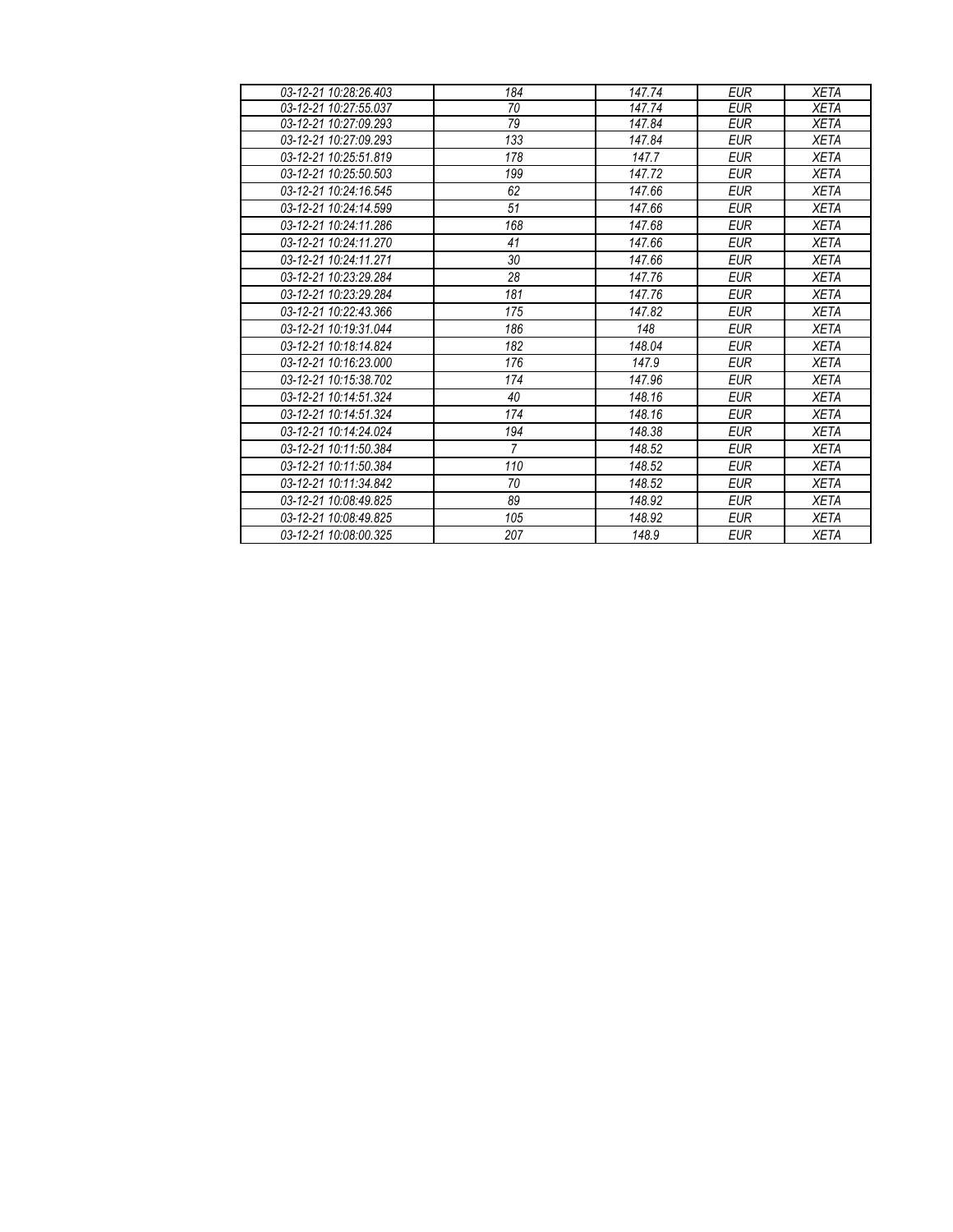**Each order relating to the buy-back programme above according to Art. 5 sec. 3 MAR in conjunction with Art. 25 sec. 1 and 2 MiFiR** 

**In red colour are the fields according to Table 2 of the Annex of Del. Regulation (EU) 2017/580; alternatively you may report the** 

| Date and Time according to field 9 | <b>Segment MIC code</b><br>according to field 16 | <b>Transaction price</b><br>according to field 28 | <b>Price currency according</b><br>to field 29 | <b>Buy-sell indicator</b><br>according to field 32 |
|------------------------------------|--------------------------------------------------|---------------------------------------------------|------------------------------------------------|----------------------------------------------------|
| 03-12-21 16:28:05.014              | <b>XETA</b>                                      | 146.5                                             | <b>EUR</b>                                     | <b>BUY</b>                                         |
| 03-12-21 16:27:14.396              | <b>XETA</b>                                      | 146.66                                            | <b>EUR</b>                                     | <b>BUY</b>                                         |
| 03-12-21 16:24:04.677              | <b>XETA</b>                                      | 146.6                                             | <b>EUR</b>                                     | <b>BUY</b>                                         |
| 03-12-21 16:19:53.608              | <b>XETA</b>                                      | 146.04                                            | <b>EUR</b>                                     | <b>BUY</b>                                         |
| 03-12-21 16:19:53.608              | <b>XETA</b>                                      | 146.04                                            | <b>EUR</b>                                     | <b>BUY</b>                                         |
| 03-12-21 16:14:14.489              | <b>XETA</b>                                      | 146.48                                            | <b>EUR</b>                                     | <b>BUY</b>                                         |
| 03-12-21 16:08:36.719              | <b>XETA</b>                                      | 146.32                                            | <b>EUR</b>                                     | <b>BUY</b>                                         |
| 03-12-21 16:08:36.719              | <b>XETA</b>                                      | 146.32                                            | <b>EUR</b>                                     | <b>BUY</b>                                         |
| 03-12-21 16:08:36.417              | <b>XETA</b>                                      | 146.32                                            | <b>EUR</b>                                     | <b>BUY</b>                                         |
| 03-12-21 16:01:56.408              | <b>XETA</b>                                      | 146.34                                            | <b>EUR</b>                                     | <b>BUY</b>                                         |
| 03-12-21 15:56:21.076              | <b>XETA</b>                                      | 146.6                                             | <b>EUR</b>                                     | <b>BUY</b>                                         |
| 03-12-21 15:56:21.069              | <b>XETA</b>                                      | 146.6                                             | <b>EUR</b>                                     | <b>BUY</b>                                         |
| 03-12-21 15:50:50.580              | <b>XETA</b>                                      | 146.5                                             | <b>EUR</b>                                     | <b>BUY</b>                                         |
| 03-12-21 15:42:27.275              | <b>XETA</b>                                      | 146.98                                            | <b>EUR</b>                                     | <b>BUY</b>                                         |
| 03-12-21 15:32:50.666              | <b>XETA</b>                                      | 147.1                                             | <b>EUR</b>                                     | <b>BUY</b>                                         |
| 03-12-21 15:16:06.578              | <b>XETA</b>                                      | 147.28                                            | <b>EUR</b>                                     | <b>BUY</b>                                         |
| 03-12-21 15:16:06.578              | <b>XETA</b>                                      | 147.28                                            | <b>EUR</b>                                     | <b>BUY</b>                                         |
| 03-12-21 15:13:25.202              | <b>XETA</b>                                      | 146.96                                            | <b>EUR</b>                                     | <b>BUY</b>                                         |
| 03-12-21 14:59:57.850              | <b>XETA</b>                                      | 147.2                                             | <b>EUR</b>                                     | <b>BUY</b>                                         |
| 03-12-21 14:48:27.712              | <b>XETA</b>                                      | 148.12                                            | <b>EUR</b>                                     | <b>BUY</b>                                         |
| 03-12-21 14:48:27.712              | <b>XETA</b>                                      | 148.12                                            | <b>EUR</b>                                     | <b>BUY</b>                                         |
| 03-12-21 14:48:27.712              | <b>XETA</b>                                      | 148.12                                            | <b>EUR</b>                                     | <b>BUY</b>                                         |
| 03-12-21 14:35:46.079              | <b>XETA</b>                                      | 148.7                                             | <b>EUR</b>                                     | <b>BUY</b>                                         |
| 03-12-21 14:35:46.080              | <b>XETA</b>                                      | 148.7                                             | <b>EUR</b>                                     | <b>BUY</b>                                         |
| 03-12-21 14:21:48.523              | <b>XETA</b>                                      | 149.08                                            | <b>EUR</b>                                     | <b>BUY</b>                                         |
| 03-12-21 14:21:48.523              | <b>XETA</b>                                      | 149.08                                            | <b>EUR</b>                                     | <b>BUY</b>                                         |
| 03-12-21 14:19:49.530              | <b>XETA</b>                                      | 149.08                                            | <b>EUR</b>                                     | <b>BUY</b>                                         |
| 03-12-21 13:57:40.171              | <b>XETA</b>                                      | 148.78                                            | <b>EUR</b>                                     | <b>BUY</b>                                         |
| 03-12-21 13:53:40.645              | <b>XETA</b>                                      | 148.48                                            | <b>EUR</b>                                     | <b>BUY</b>                                         |
| 03-12-21 13:52:59.437              | <b>XETA</b>                                      | 148.44                                            | <b>EUR</b>                                     | <b>BUY</b>                                         |
| 03-12-21 13:44:02.889              | <b>XETA</b>                                      | 149                                               | <b>EUR</b>                                     | <b>BUY</b>                                         |
| 03-12-21 13:33:39.305              | <b>XETA</b>                                      | 149.04                                            | <b>EUR</b>                                     | <b>BUY</b>                                         |
| 03-12-21 13:09:09.621              | <b>XETA</b>                                      | 149.28                                            | <b>EUR</b>                                     | <b>BUY</b>                                         |
| 03-12-21 13:00:32.072              | <b>XETA</b>                                      | 149                                               | <b>EUR</b>                                     | <b>BUY</b>                                         |
| 03-12-21 12:57:53.877              | <b>XETA</b>                                      | 149.02                                            | <b>EUR</b>                                     | <b>BUY</b>                                         |
| 03-12-21 12:43:00.692              | <b>XETA</b>                                      | 148.78                                            | <b>EUR</b>                                     | <b>BUY</b>                                         |
| 03-12-21 12:30:18.193              | <b>XETA</b>                                      | 148.46                                            | <b>EUR</b>                                     | <b>BUY</b>                                         |
| 03-12-21 12:04:57.694              | <b>XETA</b>                                      | 148.8                                             | <b>EUR</b>                                     | <b>BUY</b>                                         |
| 03-12-21 12:04:57.694              | <b>XETA</b>                                      | 148.8                                             | <b>EUR</b>                                     | <b>BUY</b>                                         |
| 03-12-21 12:02:48.647              | <b>XETA</b>                                      | 148.68                                            | <b>EUR</b>                                     | <b>BUY</b>                                         |
| 03-12-21 12:02:48.646              | <b>XETA</b>                                      | 148.68                                            | <b>EUR</b>                                     | <b>BUY</b>                                         |
| 03-12-21 12:02:33.940              | <b>XETA</b>                                      | 148.74                                            | <b>EUR</b>                                     | <b>BUY</b>                                         |
| 03-12-21 12:02:09.058              | <b>XETA</b>                                      | 148.76                                            | <b>EUR</b>                                     | <b>BUY</b>                                         |
| 03-12-21 11:42:41.287              | <b>XETA</b>                                      | 148.78                                            | <b>EUR</b>                                     | <b>BUY</b>                                         |
| 03-12-21 11:29:00.215              | <b>XETA</b>                                      | 148.24                                            | <b>EUR</b>                                     | <b>BUY</b>                                         |
| 03-12-21 11:21:18.474              | <b>XETA</b>                                      | 148.12                                            | <b>EUR</b>                                     | <b>BUY</b>                                         |
| 03-12-21 11:08:44.879              | <b>XETA</b>                                      | 147.88                                            | <b>EUR</b>                                     | <b>BUY</b>                                         |
| 03-12-21 11:08:44.879              | <b>XETA</b>                                      | 147.9                                             | EUR                                            | <b>BUY</b>                                         |